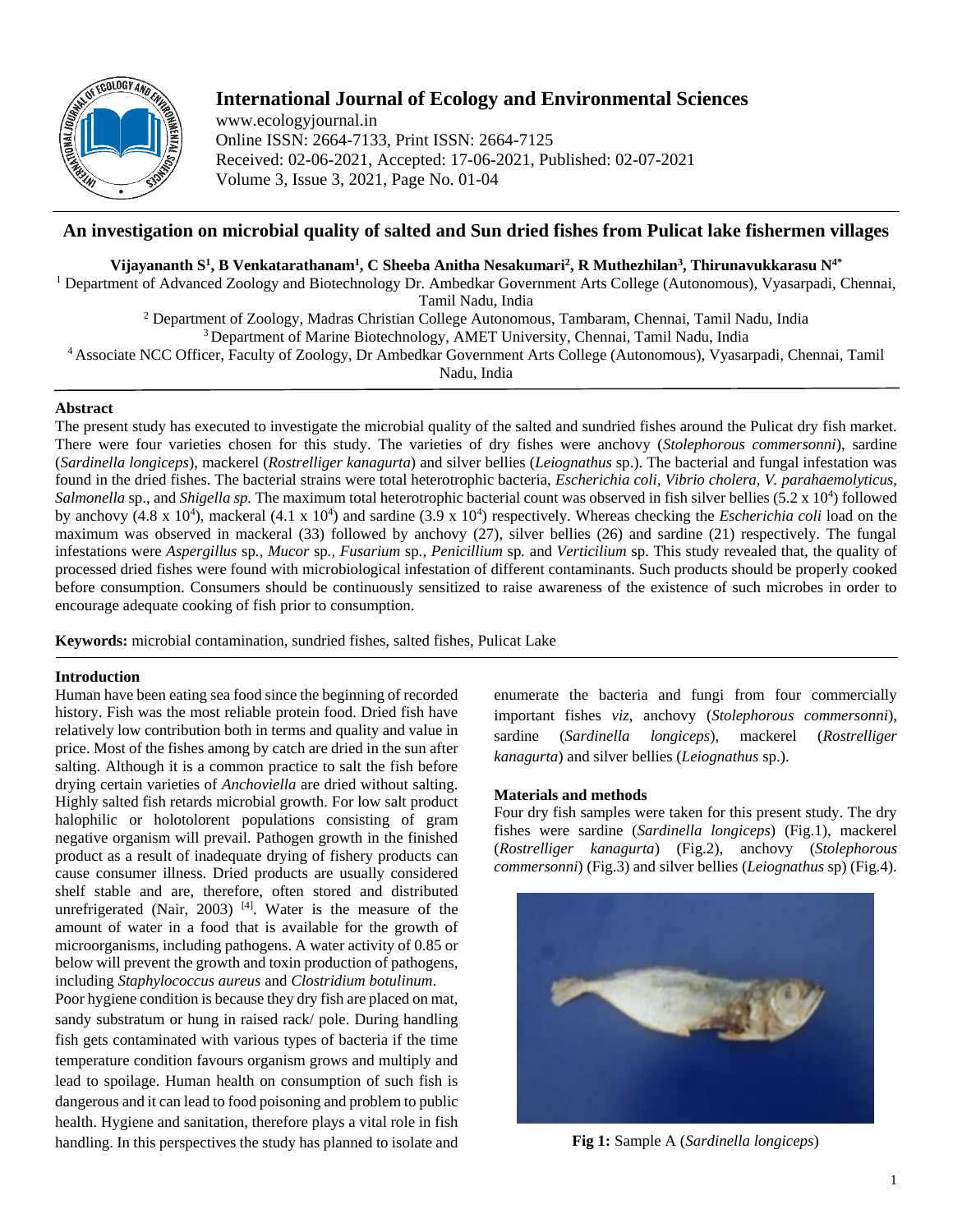

**Fig 2:** Sample B (*Rastrelliger kanagurta*)



**Fig 3:** Sample C (*Stolepherus commersonni*)



**Fig 4:** Sample D (*Leiognathus* sp.)

#### **Enumeration of Total Heterotrophic Bacteria (THB)**

For isolation of Total Heterotrophic Bacteria (THB) pour plate method was followed.

The total count was followed by using the formula.

$$
THB = \frac{Total\ no.\ of\ colonies}{Volume\ of\ sample}
$$
 X dilution factor CFU/g

## **Isolation of** *Escherchia coli, Vibrio* **sp.***, Salmonella* **sp. and**  *Shigella* **sp.**

10g of homogenised fish samples were suspended in 90ml sterile water blank, from this three different dilution such as 0.1ml, 1ml and 10ml are added to three separate series of sterile lauryl tryptose broth (*E.coli*), sterile alkaline peptone water broth (*Vibrio* sp.), sterile selenite cysteine broth (*Salmonella* sp. and *Shigella* sp.) used respectively.

#### **Isolation of Fungi**

For isolation of fungi spread and pour plate method was followed. 10g of homogenised fish samples were suspended in 90ml sterile water blank and serially diluted up to  $10^{-4}$ . From the dilution  $10^{-3}$ and 10-4 1ml of sample was taken and spreaded and poured in to sterile potato dextrose agar (PDA) plates and incubated at room temperature for 24 hrs. After incubation period the morphologically different colonies were counted.

#### **Results**

#### **Bacteria**

A total of four different fish samples were collected from local fish markets at Pulicat lake. For isolation of total heterotrophic bacteria (THB) spread plate method was followed using nutrient agar medium, for the isolation of total coliforms, *E. coli*, *Vibrio*  spp., *Salmonella* sp. and *Shigella* sp. MPN technique was followed using EMB agar, TCBS agar and SS agar respectively.

|  |  | Table 1: Microbial load on the fish samples |  |  |  |  |  |
|--|--|---------------------------------------------|--|--|--|--|--|
|--|--|---------------------------------------------|--|--|--|--|--|

|                                  | <b>Sample</b>                      |                                      |                                       |                                   |  |  |
|----------------------------------|------------------------------------|--------------------------------------|---------------------------------------|-----------------------------------|--|--|
| <b>Pathogens</b>                 | Sardinella Longiceps<br>(Sample A) | Rastrelliger Kanagurta<br>(Sample B) | Stolepherus commersonni<br>(Sample C) | <i>Leiognathus</i> sp. (Sample D) |  |  |
| Total Heterotrophic Bacteria     | $4.8 \times 10^{4}$                | $3.9 \times 10^{4}$                  | $4.1 \times 10^{4}$                   | 5.2 x $10^4$                      |  |  |
| Escherichia coli MPN/100g        |                                    | 21                                   | 33                                    | 26                                |  |  |
| Vibrio cholera MPN/100g          |                                    |                                      |                                       |                                   |  |  |
| V.parahaemolyticus MPN/100g      |                                    |                                      | 12                                    |                                   |  |  |
| Salmonella sp. MPN/100g          |                                    |                                      |                                       |                                   |  |  |
| $\textit{Shigella}$ sp. MPN/100g |                                    |                                      |                                       |                                   |  |  |

The maximum total heterotrophic bacterial count was observed in fish sample D  $(5.2 \times 10^4)$  followed by sample A  $(4.8 \times 10^4)$ , sample C  $(4.1 \times 10^4)$  and sample B  $(3.9 \times 10^4)$  respectively. Whereas checking the *Escherichia coli* load on the maximum was observed in sample C (33) followed by sample A (27), sample D (26) and sample B (21) respectively (Fig.  $5 \&$  Table. 1).

#### **Fungi**

The quality of salted and sun dried fishes are adversely affected by the occurrence of microorganisms. In this study, different fungal strains such as, *Aspergillus* sp., *Mucor* sp., *Fusarium* sp., *Penicillium* sp., *Verticilium* sp. and *Hemicola* sp. were isolated from all the four different fish samples (Fig. 6 & Table. 2).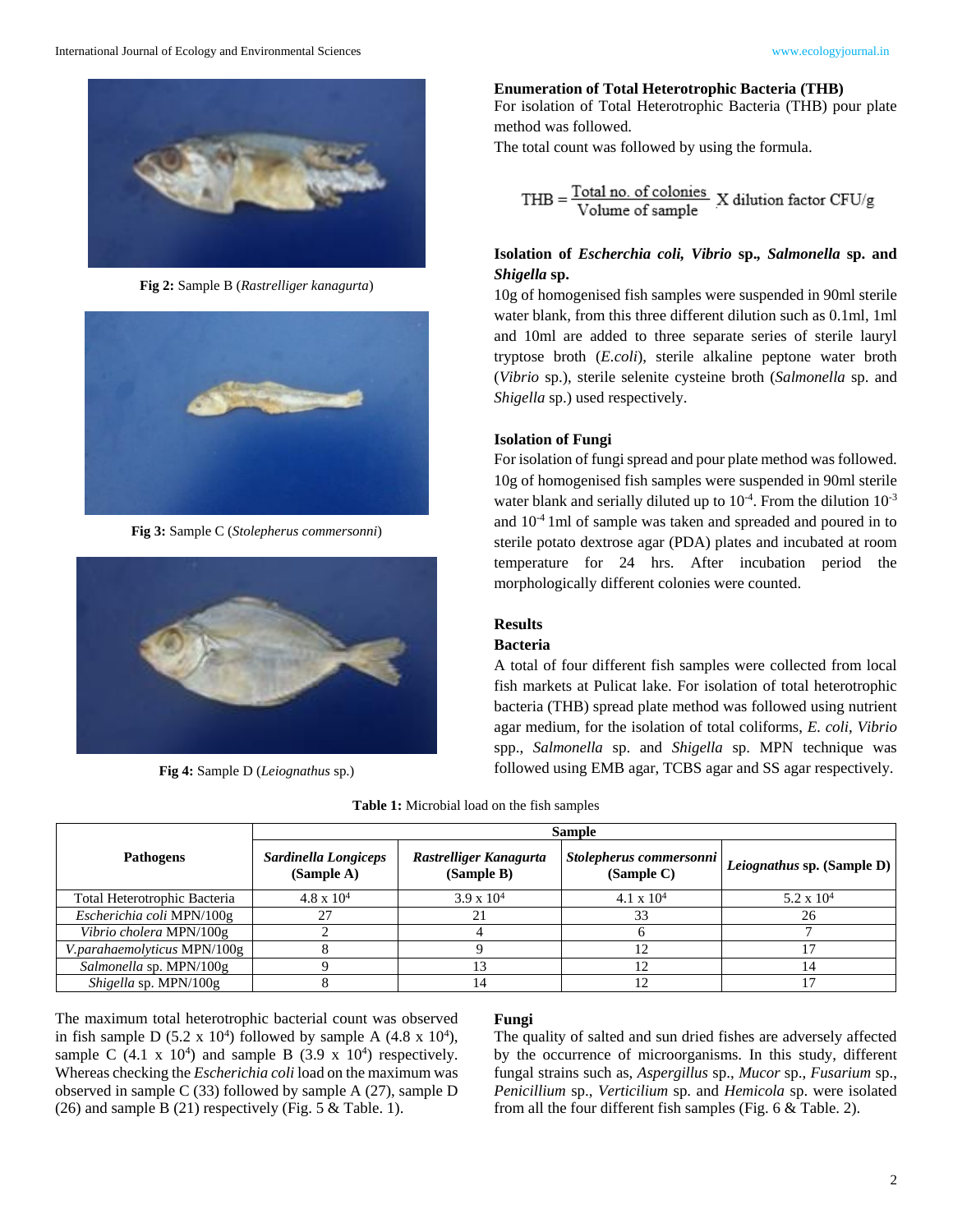| Name of the Fungi   | <b>Sample</b>        |                                                   |  |                 |  |  |
|---------------------|----------------------|---------------------------------------------------|--|-----------------|--|--|
|                     | Sardinella longiceps | Rastrelliger kanagurta<br>Stolepherus commersonni |  | Leiognathus sp. |  |  |
| Aspergillus sp.     |                      |                                                   |  |                 |  |  |
| Mucor sp.           |                      |                                                   |  |                 |  |  |
| <i>Fusarium</i> sp. |                      |                                                   |  |                 |  |  |
| Penicillium sp.     |                      |                                                   |  |                 |  |  |
| Verticilium sp.     |                      |                                                   |  |                 |  |  |

**Table 2:** Presence of fungi in fish samples



**Fig 5:** Isolation of bacterial pathogens from fish samples



**Fig 6:** Fungal strains isolated from fish samples

#### **Discussion**

In the present study, the bacterial and fungal infestation were found from four different species like anchovy (*Stolephorous commersonni*), sardine (*Sardinella longiceps*), mackerel (*Rostrelliger kanagurta*) and silver bellies (*Leiognathus* sp.). The

bacterial strains were total heterotrophic bacteria, *Escherichia coli, Vibrio cholera, V. parahaemolyticus, Salmonella* sp. and *Shigella* sp. The microbiology contamination was observed fresh naturally sun – dried samples, but the samples dried in solar dryer ware sterile due to low moisture content. Rillo *et al.*, (1998)<sup>[5]</sup> studied the microbial quality of commercially available dried mackerel of Philippines and reported presence of microbes. Microbial load in the samples from solar dryer was less due to clean and safe practice followed. In general, among the aquatic pathogens *Vibrio* species are highly dangerous and it will detached with shrimp epithelium and affect highly by eliminating the two layers which protects the shrimp from infections and finally end with high mortality (Martin *et al.,* 2004) [3]. The same like here the *Vibrio* sp. (*V. cholera* and *V. parahaemolyticus*) load also was found to be rich in all the samples and the maximum was found in sample (D). According to Reij *et al.,* (2004) [6] poor hygiene and unsanitary handling of food are the causes of microbial contamination. Leung *et al.,* (1992) [2] found that the catfish had a high viscera bacterial count and this was reflected in the microbial counts in the catfish flesh. Similarly, the *Salmonella* sp. and *Shigella* sp. load also have found higher in *Leiognathus* sp. compared to other three samples. Yusuf Ali *et*   $al$ ,  $(2012)$  <sup>[8]</sup> have studied and reported the total coliforms observed in Cooked IQF shrimp was  $<$  3  $\pm$ 0.00 MPN/g, while it was  $23.50 \pm 13.72$  MPN/g in raw block frozen shrimp. Fecal coliforms for both raw block frozen and cooked IQF shrimp were <3 MPN/g. The total plate count and *E. coli* counts were found to be higher in commercially sun dried fish (commercially sun dried fish) which is available in Tuticorin local market than the experimentally sun dried fish. High counts of TPC and *E. coli* in commercial sample was due to high content of moisture and humidity in the environment and unhygienic method of preparation. *Salmonella* was not detected in the raw and sun dried fish samples. Comparison of the total bacterial count of the fresh and dried fish samples showed that fresh *Oreochromis niloticus* had the highest colony count of 1.8x 10<sup>7</sup> and dried *Clarias gariepinus* had the lowest total colony count of 2.0 x 10<sup>4</sup>which indicates that drying reduced the microbial load of the samples. In the present study the fungal strains were isolated from four different species of dried fishes. The fungal strains were *Aspergillus* sp., *Mucor* sp., *Fusarium* sp., *Penicillium* sp. and *Verticilium* sp. The fungal species such as *Aspergillus* sp., *Mucor sp., Rhizopus* sp. and *Fusarium* sp. are pathogenic to human beings (Felicia and Patterson, 2003)<sup>[1]</sup>. Sharma (1989) reported that *Aspergillus* sp.*, Mucor* sp. and *Penicilium* sp. are known to cause food spoilage. Therefore, it is important to train local fisher folk on proper processing and preservation to improve the quality of the sun dried sea foods for the benefits of the consumers. Among that, fungal contamination is a common problem and it adversely affects the quality of cured fishes. Fish and fishery products are in the forefront of food safety because of their